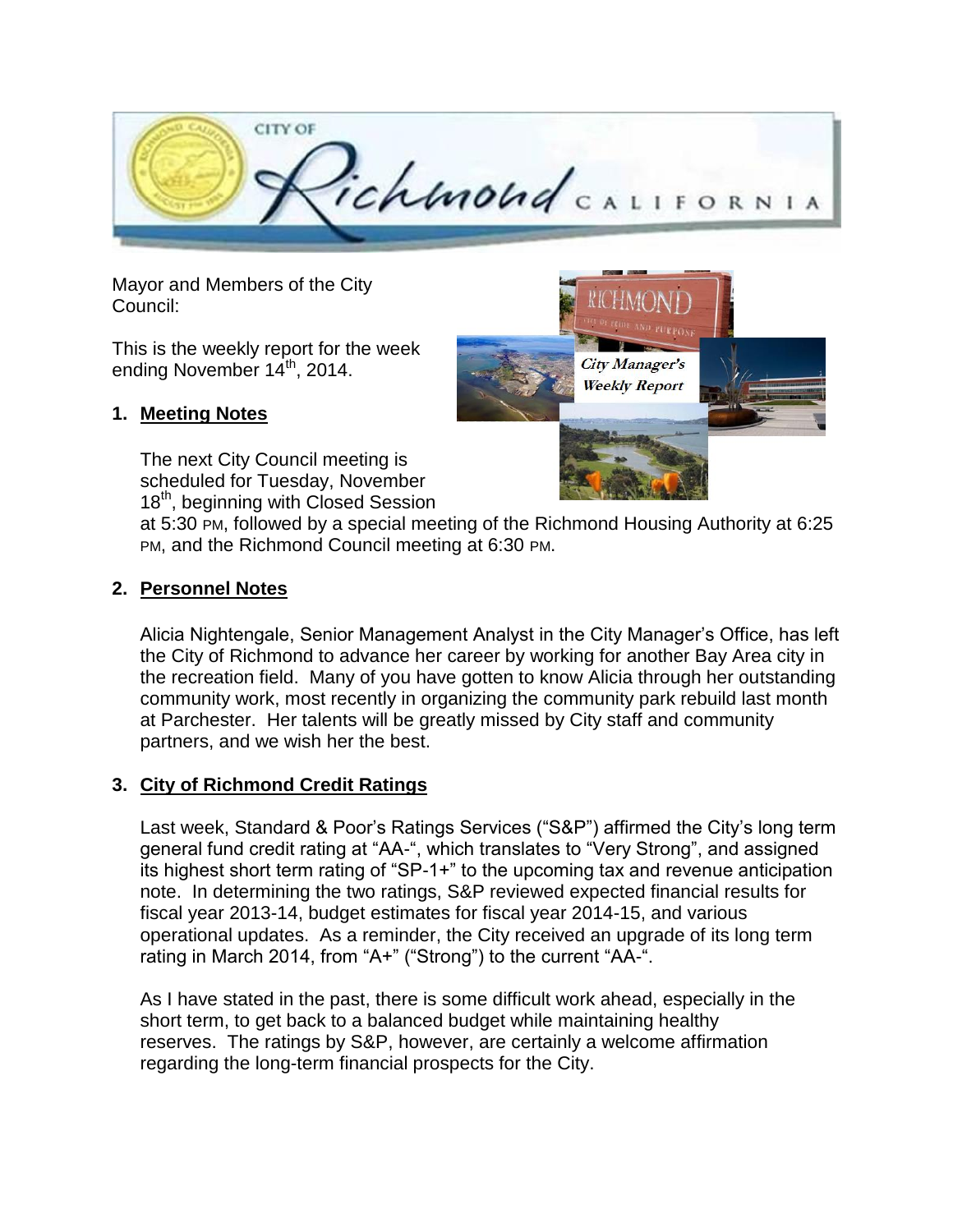#### **4. Magnifying Richmond's Voice: Where Local and Global Goals Meet;**  *Where do we go from here?*

The City of Richmond worked collaboratively with the United Nations Association of the East Bay to organize a unique event, *Magnifying Richmond's Voice*, which took place on Saturday, November  $8<sup>th</sup>$ . This event was part of a global conversation, responding to a growing call for active participation in shaping the "World We Want" – the platform created by the United Nations and civil society to amplify people's voices in the process of building a global agenda for sustainable development.

*Magnifying Richmond's Voice* provided an opportunity for community leaders and a broad spectrum of Richmond stakeholders to come together to set medium-to-long term goals and targets. Four discussion topics were selected from the 17 goals proposed by the UN Open Working Group to be explored in depth at this convening and to make concrete recommendations. Discussion topics were:

- Reducing hunger, and improving health and nutrition;
- Providing quality education, job readiness and promoting employable skills;
- Achieving equitable and sustainable economic growth and improving livelihood for all;
- Ensuring justice and human rights, building effective and accountable civic institutions.

The event started with remarks by Mayor Gayle McLaughlin and the city manager, both of whom spoke on the importance of public input in shaping local and global goals. Around 50 community members and stakeholders participated in the discussions, including representatives from Urban Tilth, Straight Talk on Prison, Black Women Organized for Political Action, Human Rights and Human Relations Commission, city departments and neighborhood councils. Half of the participants were youth, who will be evaluating the successes and shortcomings of these local, national, and global goals in the future.

The discussion outcomes from this consultation will be shared with the United Nations Association – USA and Richmond officials for global and local implementation. For more information about the event and further involvement please contact [jantsand@ci.richmond.ca.us.](mailto:jantsand@ci.richmond.ca.us)

Thanks to Rochelle Monk's ESC team, and, especially, Jantsan Damdinsuren, for organizing this event at the City's end.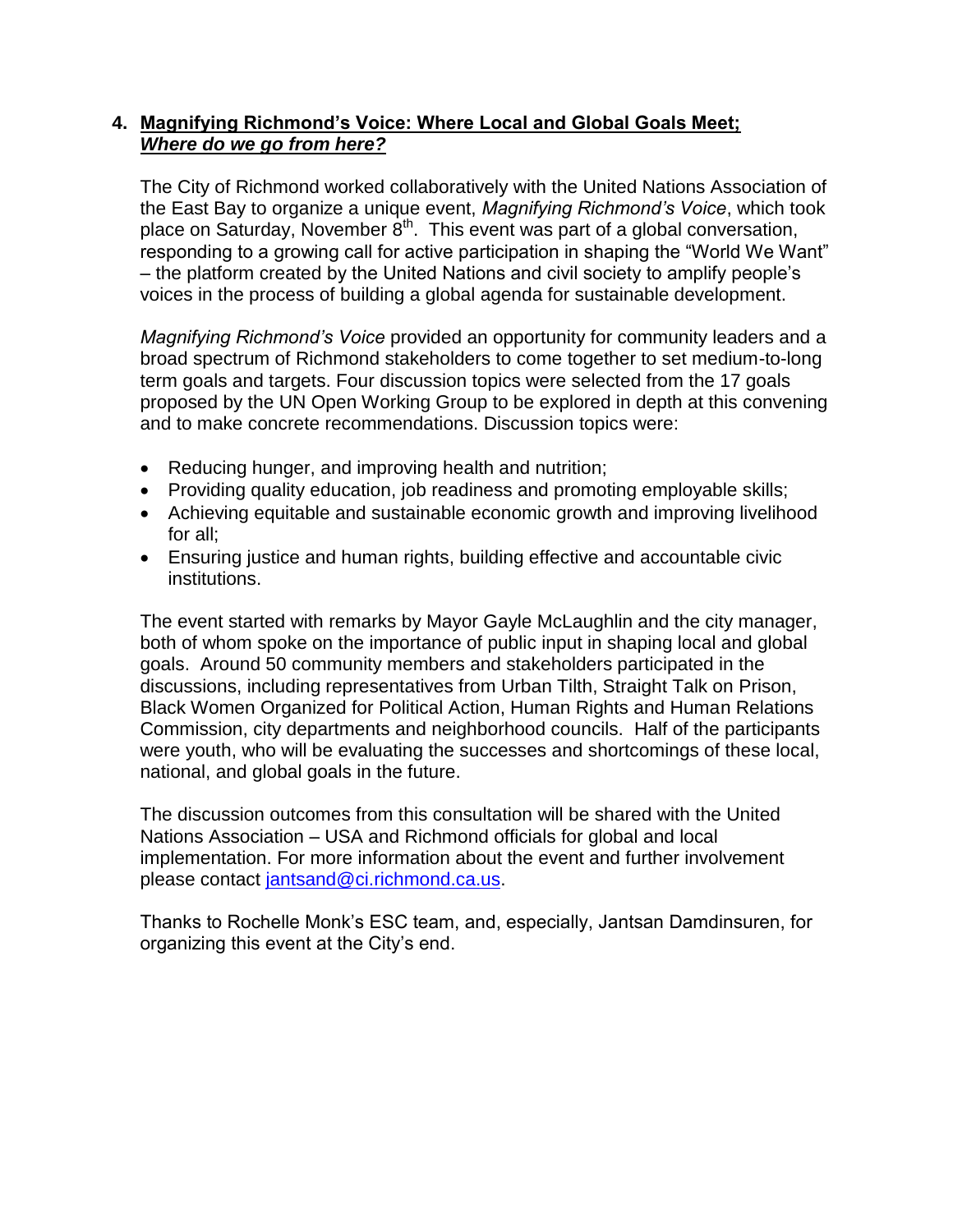

### **5. City Manager Chronicles**

I have listed below some of the topics for meetings that I have recently attended in the hope that it provides an idea of the varied issues with which our organization deals routinely.

Activities and meeting topics during the past week included:

- Attended the *Magnifying Richmond's Voice* event (see item 4, above);
- Met with the in-house organizational development team;
- Attended a meeting with several Contra Costa County staff members, along with Administrative Chief Shasa Curl, that was organized by Supervisor John Gioia, to discuss possibilities for collaborating with the County on projects eligible for cap and trade grant funding;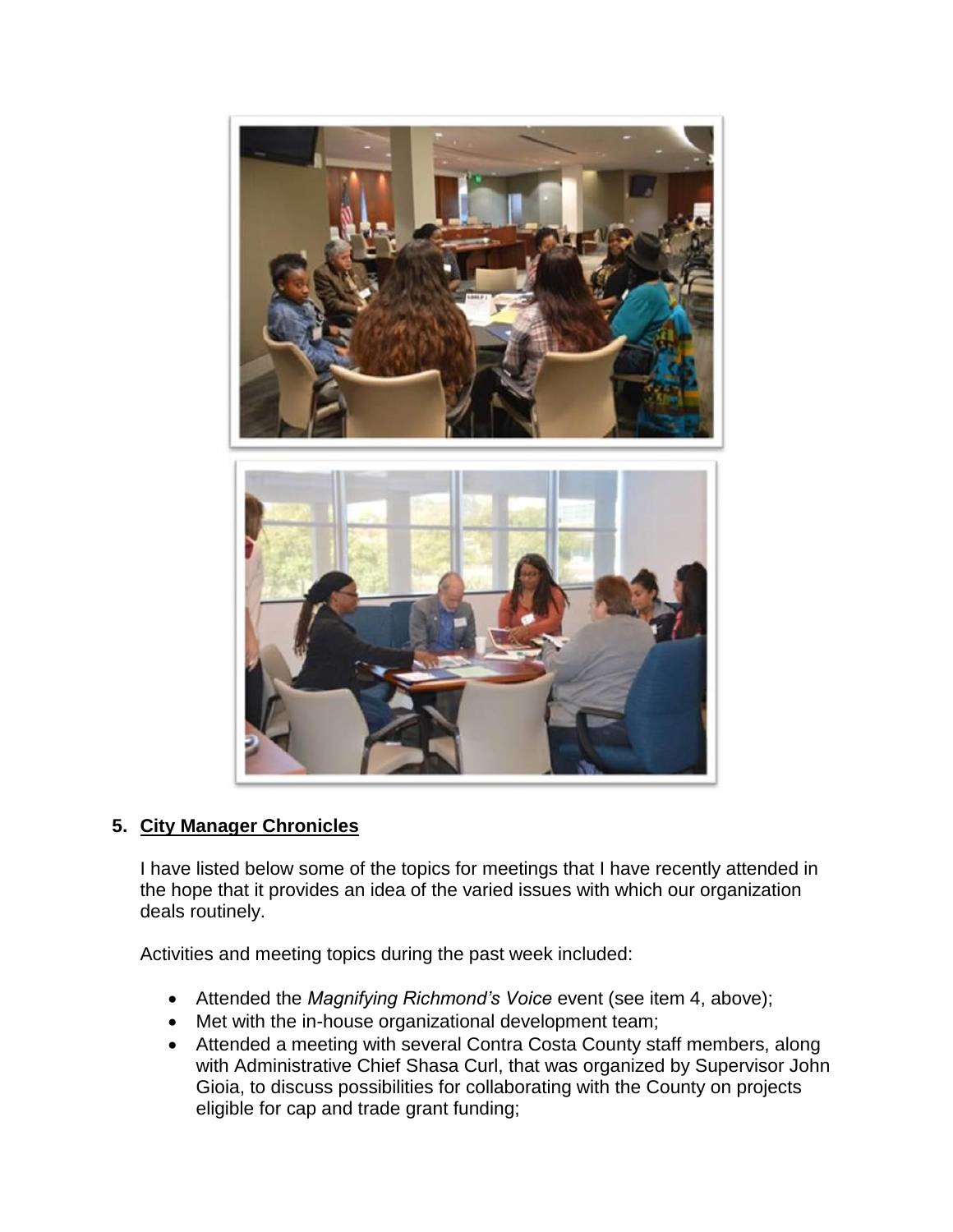- Met with Supervisor Gioia, together with the Richmond Community Foundation, bond counsel John Knox, and City Finance Department staff to discuss the proposed use of social impact bonds for blight abatement;
- Attended a meeting/conference call with various stakeholders of Doctors Medical Center (DMC) to discuss how to advance DMC's five-year funding plan to maintain the full service hospital;
- Attended the West Contra Costa County Mayors and Supervisors meeting, at which Doctors Medical Center was the key point of discussion;
- Attended the monthly meeting of the city managers of Contra Costa County (Public Management Association);
- Met with Aram Hodess of the Plumbers Union, and Margaret Hanlon-Gradie, Executive Director of the Contra Costa Labor Council, along with Shasa Curl, to discuss the Berkeley Global Campus project;
- Discussed with staff members from the Police, Planning, and City Attorney departments proposed changes to the medical marijuana regulatory ordinance;
- Attended my regular, monthly meeting with Dr. Bruce Harter, WCCUSD Superintendent.

These meetings were in addition to attending the regular management staff meeting, agenda planning, reviewing staff reports to the City Council, doing department head "check-ins," having discussions on various personnel matters, and having short discussions with staff, community members, members of the press, etc.

Please feel free to contact me if you have any questions about the substance of these or any other topics.

### **6. Officer Bradley A. Moody Memorial Underpass Project**

The Bradley A. Moody Memorial Underpass Project involves the construction of a roadway underpass on Marina Bay Parkway between Meeker Avenue and Regatta Boulevard, and is intended to resolve long-standing access limitations to the Marina Bay area caused by frequent train crossings. In early September 2013, Marina Bay Parkway was closed to traffic. This closure is planned to remain in place until early May 2015.

During the week of November 10<sup>th</sup>, concrete was poured for an additional section of retaining wall, as well as three of four bridge "shear keys". Pump station ladders and platforms were installed and utility work to the pump station continued. Also, work in preparation for concrete at the Meeker/Marina Bay Parkway intersection continued.

For the week of November  $17<sup>th</sup>$ , an additional retaining wall concrete pour is scheduled and sidewalk and curb and gutter installation will continue at the Meeker/Marina Bay Parkway intersection. Work on landscape retaining walls at the Jetty/Marina Bay Parkway intersection will continue in advance of paving for both north and south intersections tentatively scheduled for mid-December.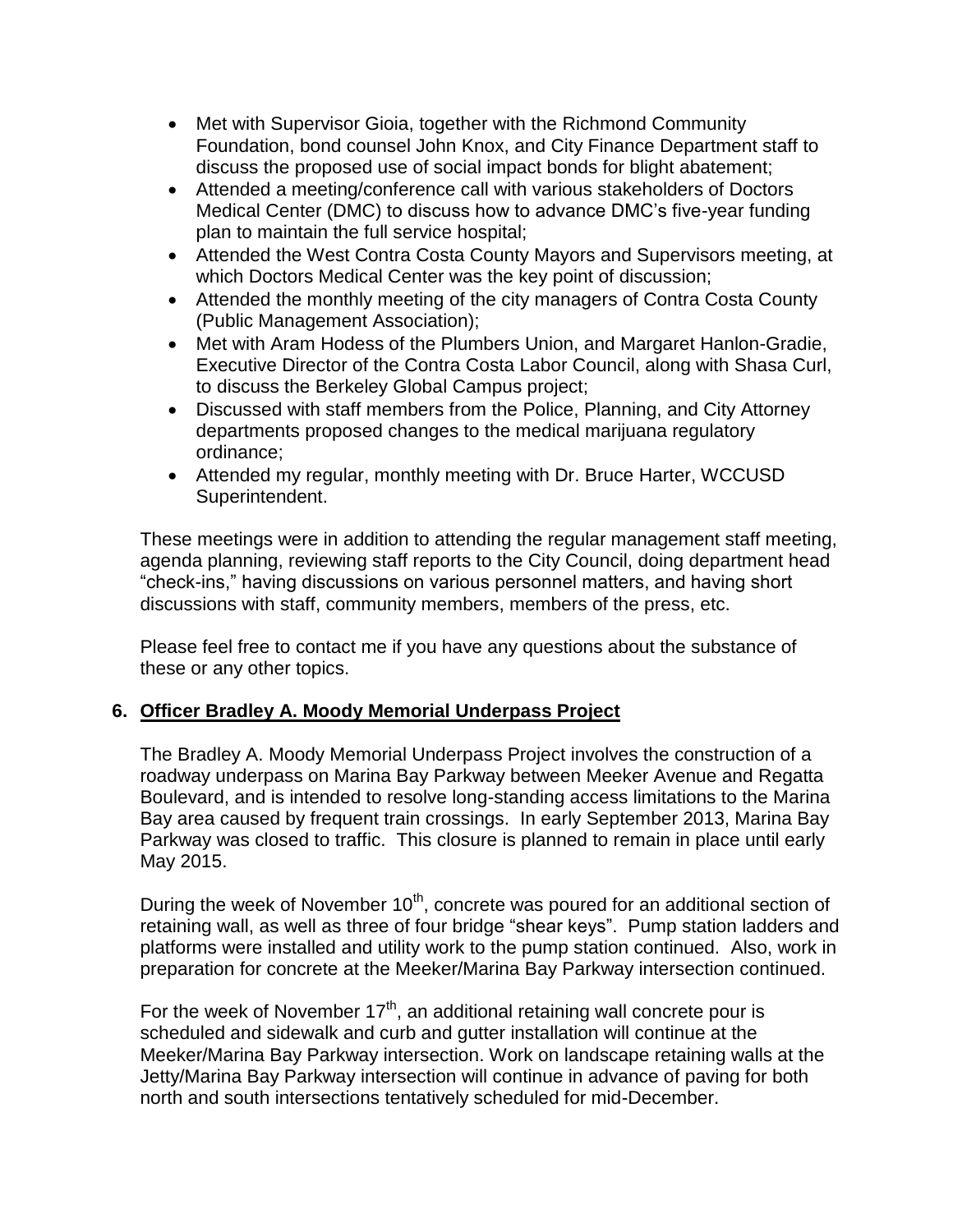For additional information and to be added to the project update contact list, please see the project website at [www.moodyup.com.](http://www.moodyup.com/) You can also follow the project on twitter: @moodyunderpass, or contact the project's Public Outreach Coordinator Jacqueline Majors at (925) 949-6196.

#### **7. City of Richmond Blood Drive**

The American Red Cross is sponsoring a City of Richmond Blood Drive on Monday, November  $24^{th}$ , from 9:30 AM – 3:00 PM at the Richmond Memorial Auditorium/Bermuda Room, 403 Civic Center Plaza (Nevin Avenue).

To schedule your appointment or for more information visit [redcrossblood.org](file:///C:/Users/kadlecs/AppData/Local/Microsoft/Windows/Temporary%20Internet%20Files/Content.Outlook/EITI391U/redcrossblood.org) and enter sponsor code: RICHMOND or call 1-800-RED CROSS (1-800-733-2767).

If you have questions regarding your eligibility to donate blood, please call 1-866- 236-3276.

We are looking forward to a successful drive on November  $24<sup>th</sup>$ , and would like to schedule such an event every two or three months to create a routine and consistent site for the Richmond community and employees.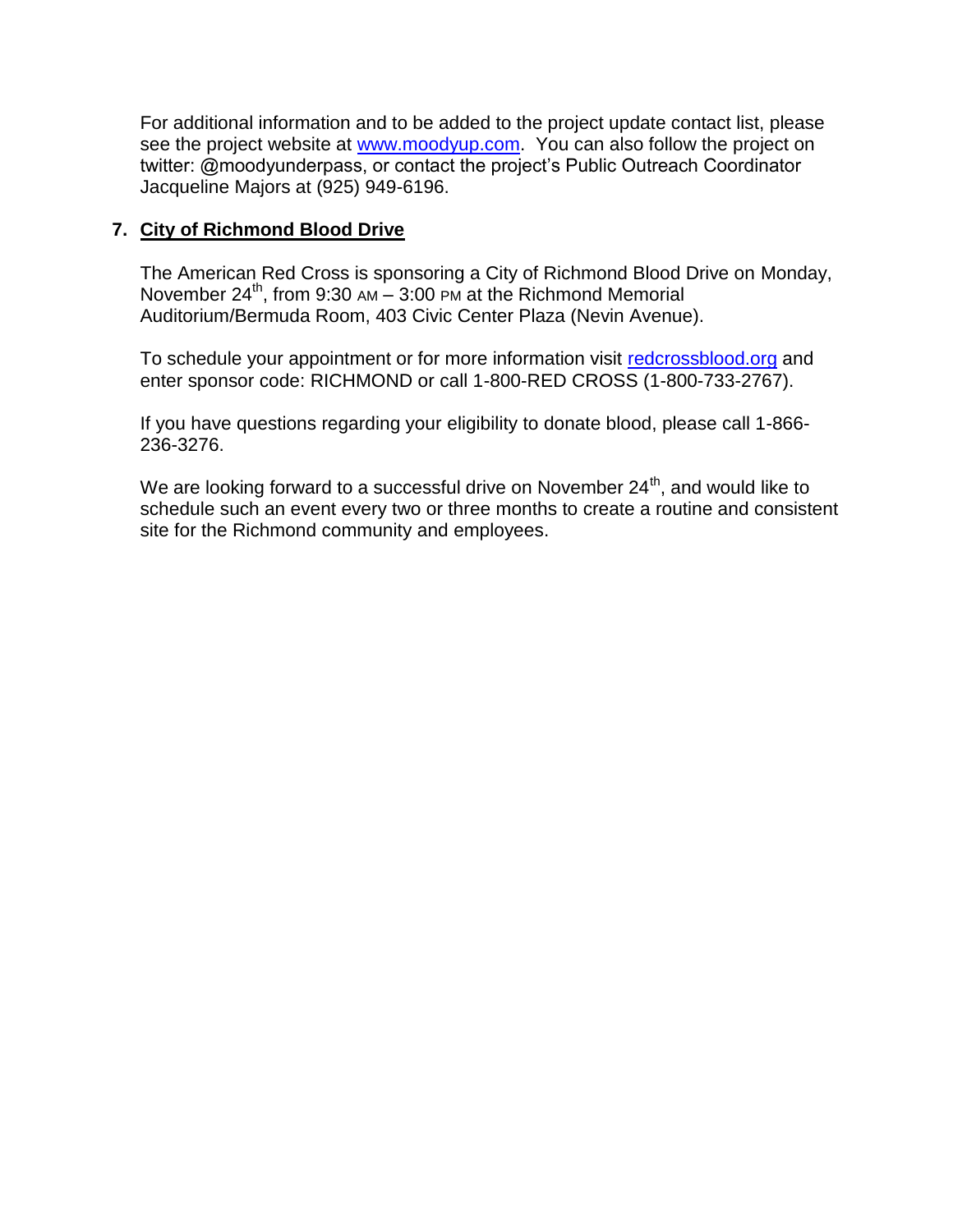

It's not the fanciest accessory. Nor the most expensive. But to someone in need of lifesaving blood. it's the most important.

# **City of Richmond Blood Drive**

Richmond Memorial Auditorium | Bermuda Room 403 Civic Center Plaza, Richmond

## Monday, November 24, 2014  $9:30$  a.m.  $-3:00$  p.m.

To schedule your appointment, please log on to redcrossblood.org, enter the Sponsor Code: RICHMOND or call 1-800-RED CROSS (1-800-733-2767)

If you have questions regarding your eligibility to donate blood, please call 1-866-236-3276.

### **American Red Cross**



### **8. Get Covered! Health Enrollment Event Saturday November 15th**

Open enrollment for 2015 health insurance plans through Covered California begins November 15<sup>th</sup>, 2014 and ends February 15<sup>th</sup>, 2015, and, consistent with its focus on health, the City of Richmond is encouraging residents to enroll in quality, affordable health care.

Residents may be eligible for the following affordable health insurance:

- Medi-Cal, California' health coverage program for lower-income residents, OR
- Private insurance plans offered through Covered California

To enroll and receive support from certified enrollment counselors, we invite you to attend the Health Enrollment event in Richmond to be held: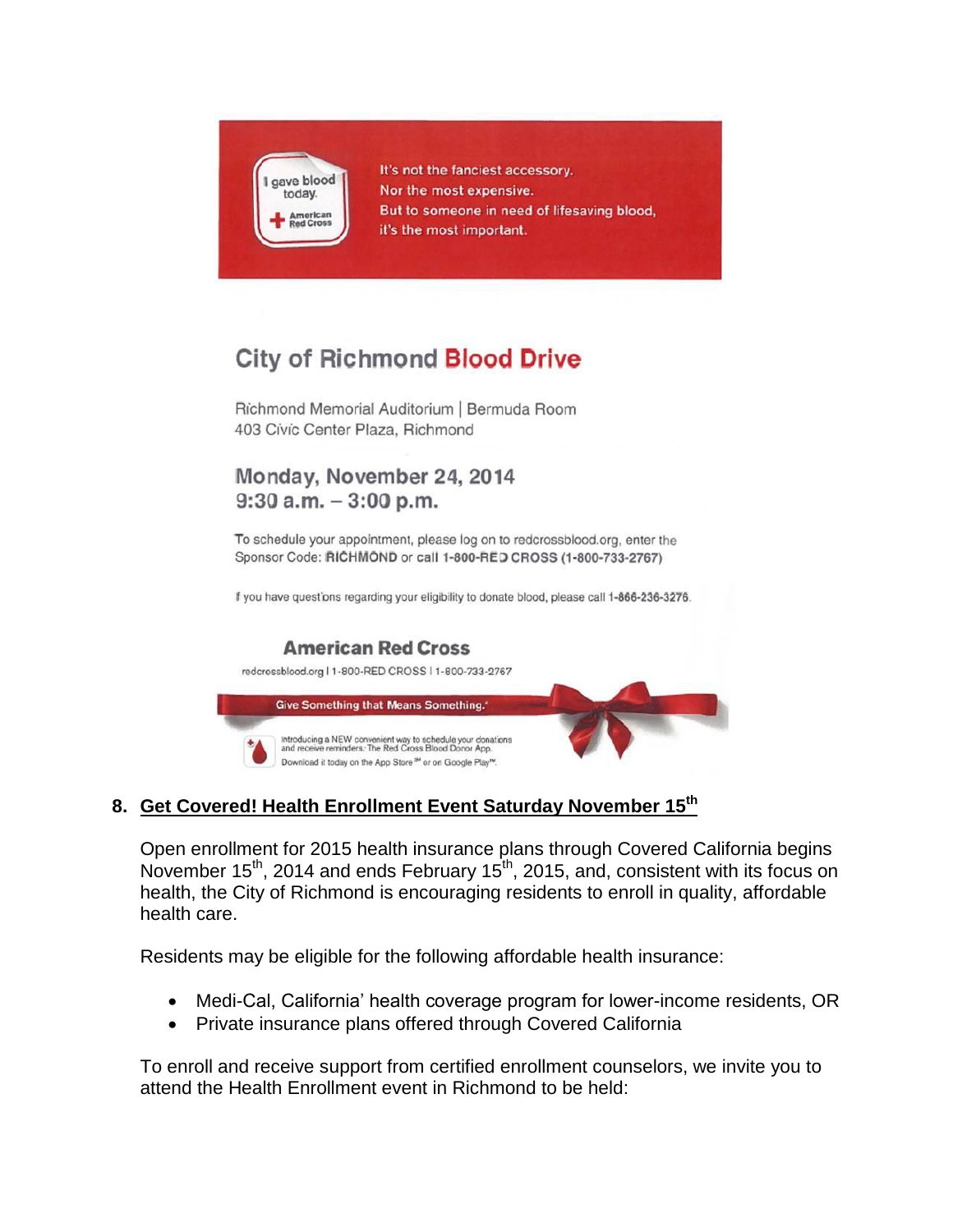| Date:     | Saturday, November 15th                              |
|-----------|------------------------------------------------------|
| Time:     | 10:00 AM to 2:00 PM                                  |
| Location: | Richmond Memorial Auditorium, 403 Civic Center Plaza |

Bring the following documents:

- Proof of current income:
- California ID or driver's license of the person applying for the family;
- U.S. passport, legal resident card or certificate of Citizenship or naturalization documentation;
- Birth dates, Social Security numbers, home Zip Codes.

This enrollment event will be offering multilingual support in: English, Spanish, Burmese, Cantonese, Hindi, Hmong, Khmer, Khmu, Korean, Lao, Mandarin, Mien, Nepalese, Punjabe, Samoan, Tagalog, Thai, Tibetan, Tongan, Urdu, and Vietnamese.

To register for the event, go to [www.getcoveredcontracosta.eventbrite.ca.](http://www.getcoveredcontracosta.eventbrite.ca/) To download the flier in multiple languages, go to [www.richmondhelath.org.](http://www.richmondhelath.org/)

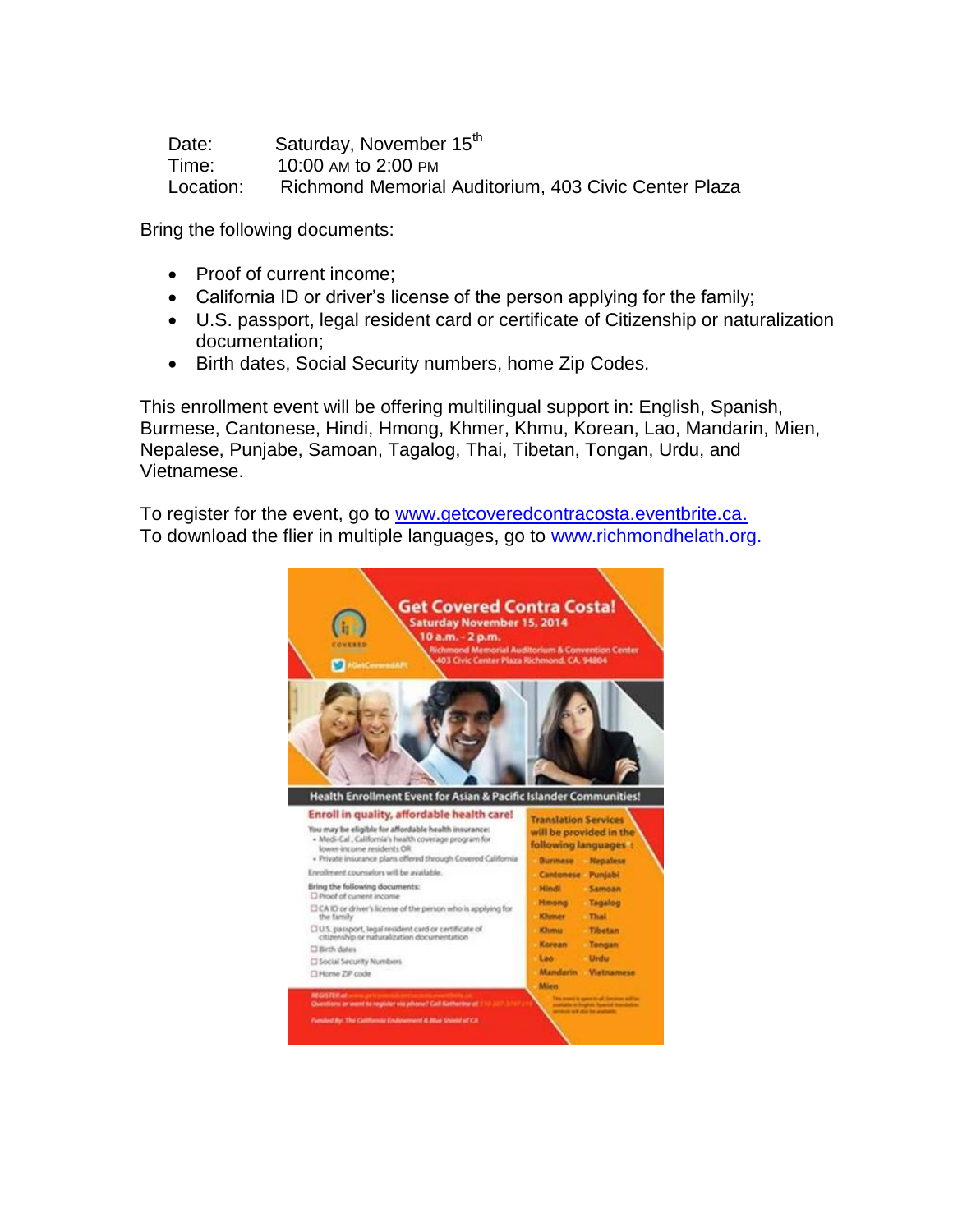### **9. Information Technology (IT) Department Updates**



For the week ending November 14, 2014:

Facebook Statistics:

| New Likes      | Increased by 112.5% |
|----------------|---------------------|
| People Engaged | Increased by 75.5%  |

Datanet Images of the Week: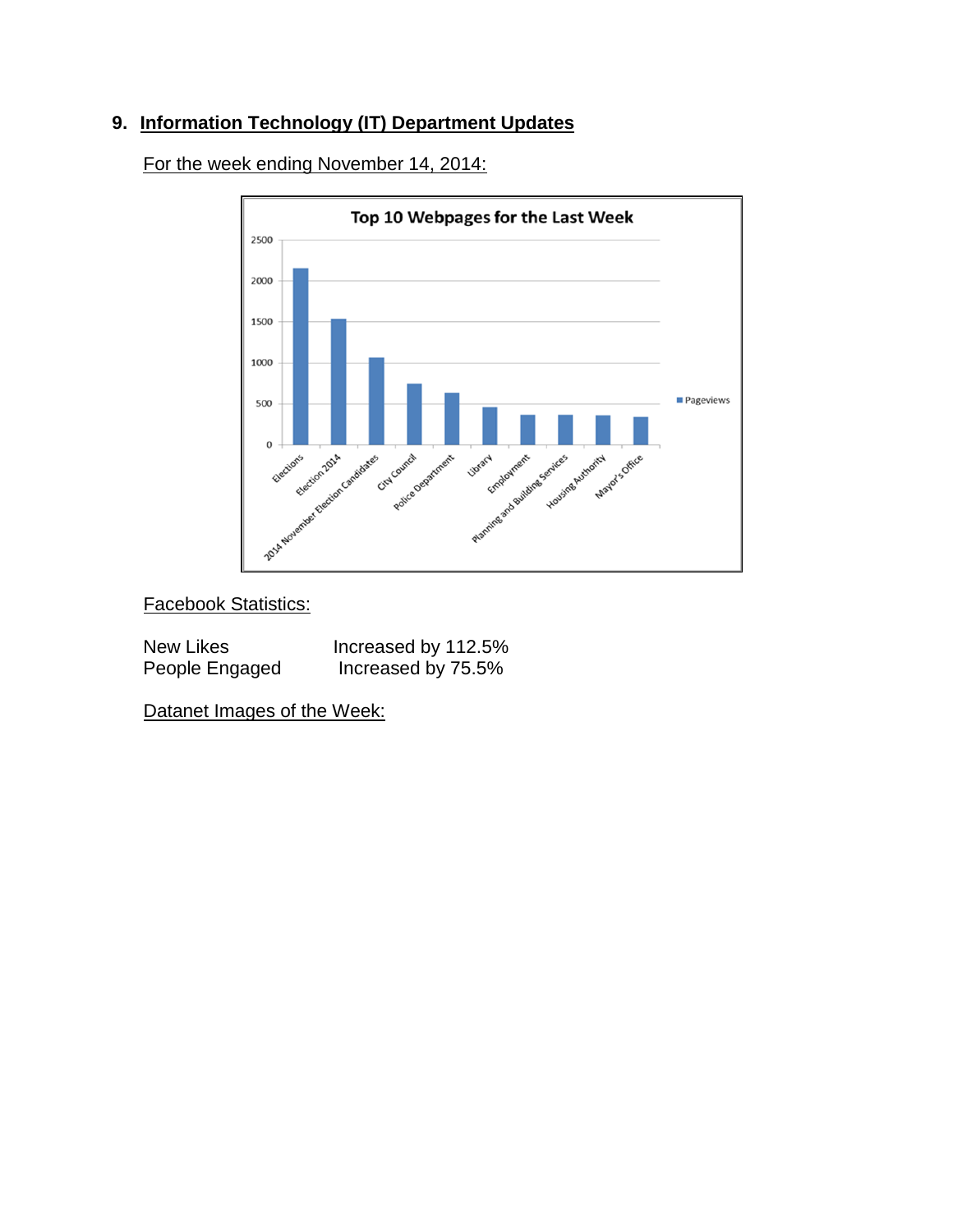

### Throwback Thursday: Featuring Richmond California History:

Please take a moment to comment and **LIKE** our City of Richmond Facebook post, and enjoy the History Trivia drawing.

Do you recognize this property? What is its current use? Who is the person standing in the field? What fond memories and or stories do you have of this property? All correct answers posted in the comments section of the facebook post before 8:00 AM on the following Thursday will be entered into a *drawing for a prize.* In addition to your comments, if you **LIKE** this post, you will be entered twice.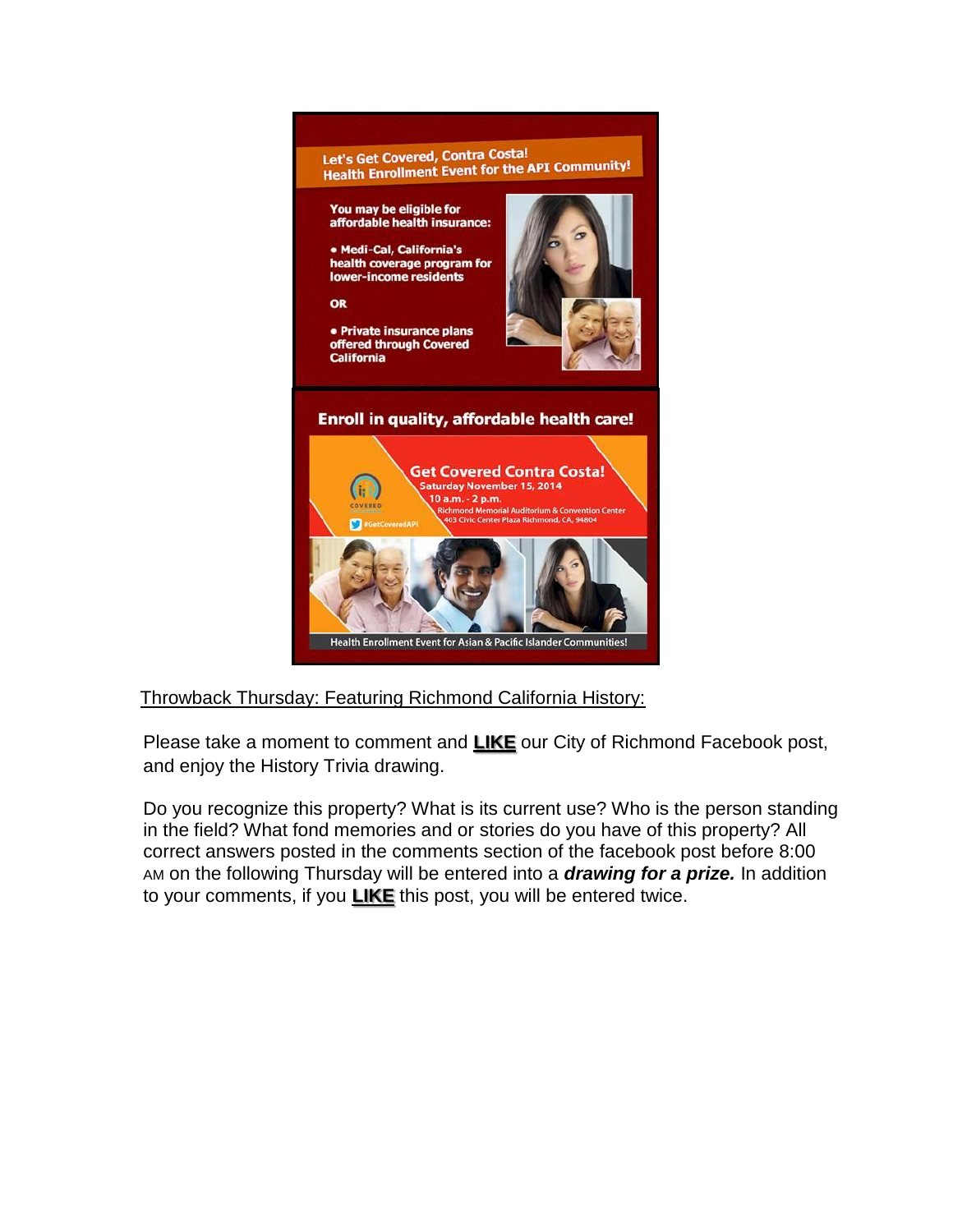

[https://www.facebook.com/pages/City-of-Richmond-CA-Local-](https://www.facebook.com/pages/City-of-Richmond-CA-Local-Government/139438544014?v=wall)[Government/139438544014?v=wall](https://www.facebook.com/pages/City-of-Richmond-CA-Local-Government/139438544014?v=wall)

Photo of the Week:



American Public Works Association Conference at the Richmond Auditorium

### **10.Code Enforcement Updates**

#### Graffiti Abatement

Chevron employees were out in force once again to help eliminate blight throughout the city. The team removed graffiti on the Richmond Greenway near Chanslor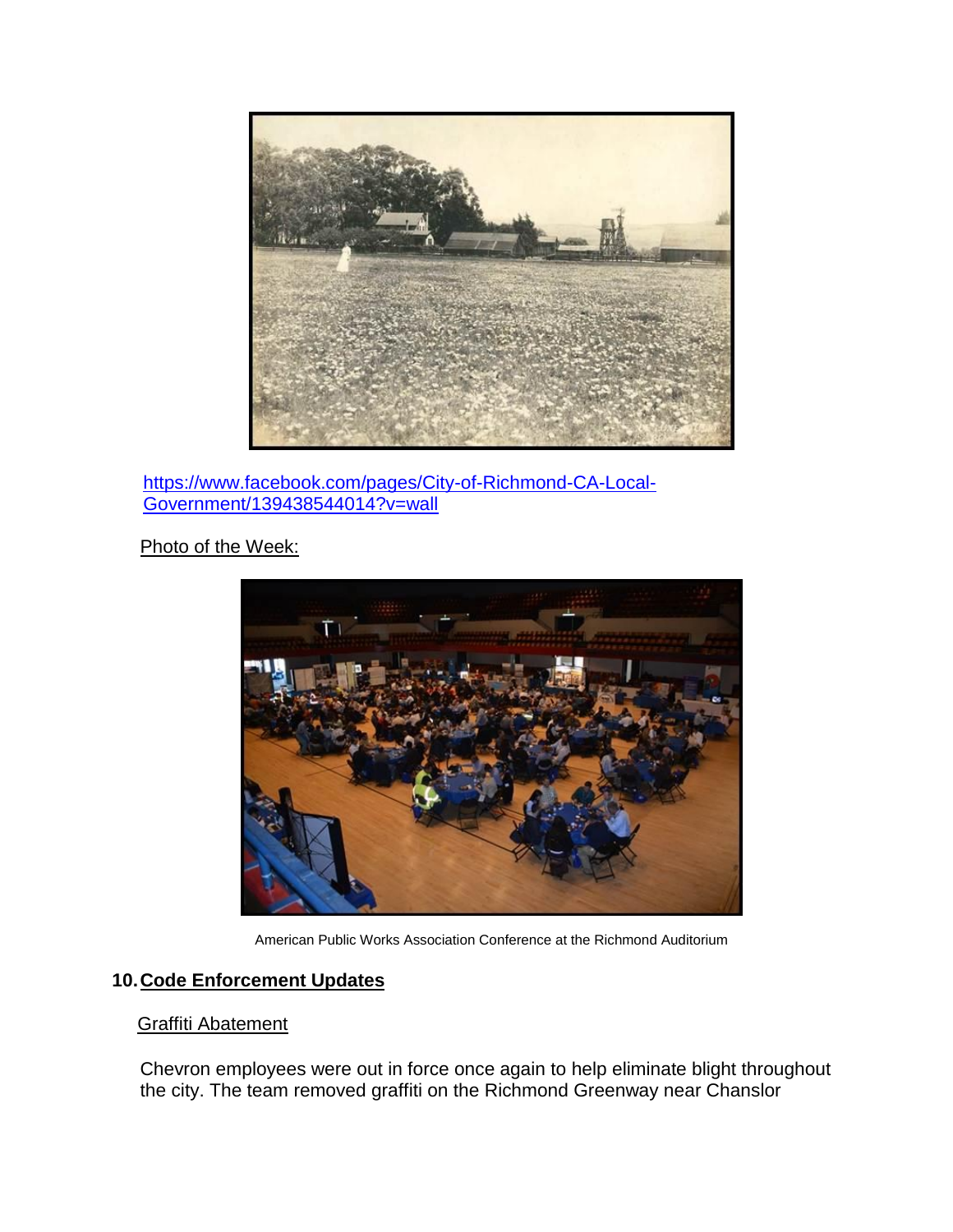Avenue, abated weeds and picked up trash on Florida between S.45<sup>th</sup> and S.47<sup>th</sup> Street. Blight abatement is an ongoing and never-ending challenge, and the efforts by Chevron employees are greatly appreciated.



**After** 

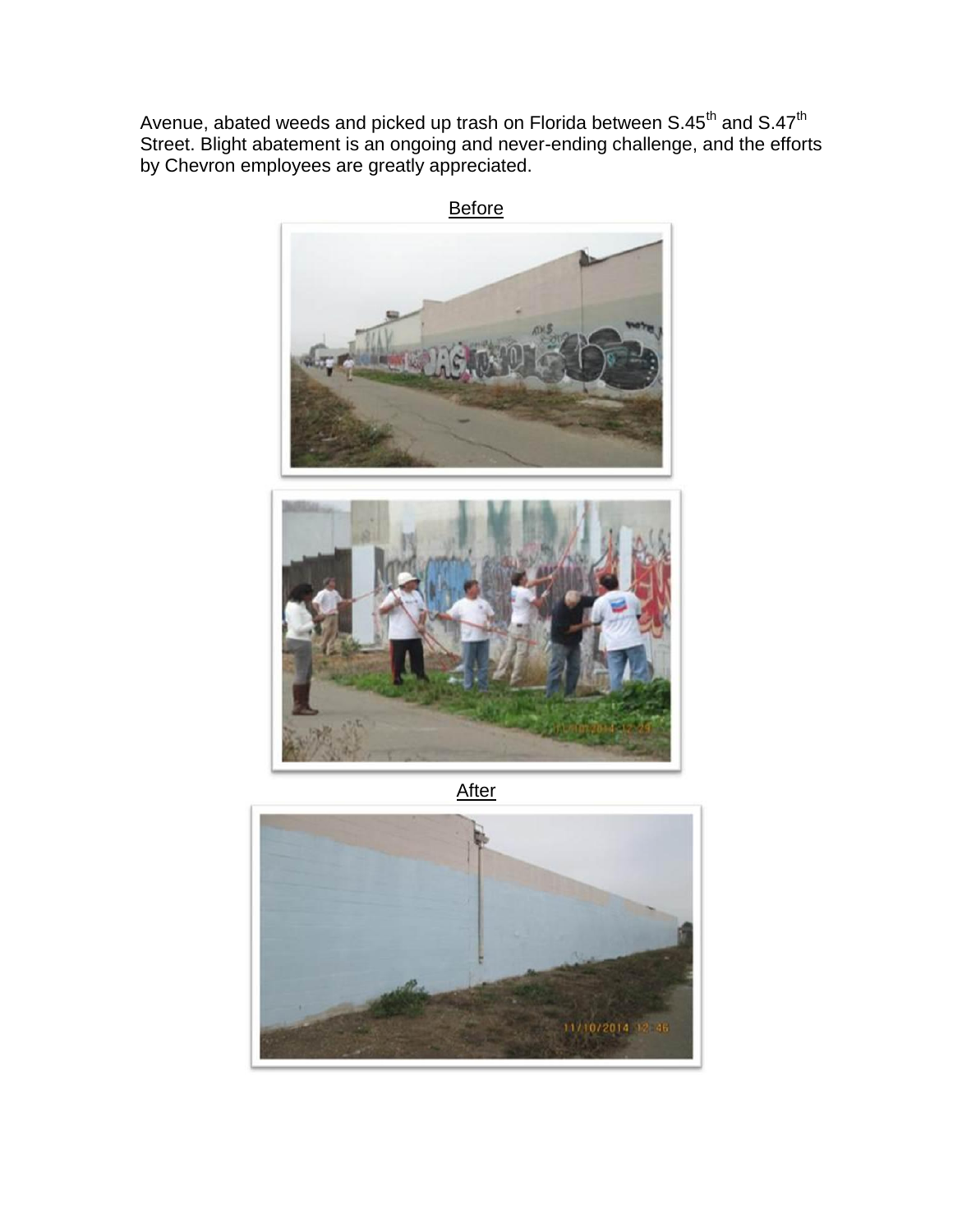#### **11.Public Works Updates**

**Facilities Mainenance Division: Painters have completed the apparatus doors at** Fire Station #61 and the roll up door at the Carpenter's Shop in the Corporation Yard.

Stationary Engineers completed the installation of a drinking fountain at Shield Reid Communtiy Center, repaired boiler #3 at 440 Civic Center Plaza, and serviced the pump at the Recreation Complex.



Boiler Repair

Utility Workers cleaned the carpets at the Communication Center, replaced damaged cords, relocated portable fire extinguishers at the May Valley Community Center, and maintained 29 City-owned buildings.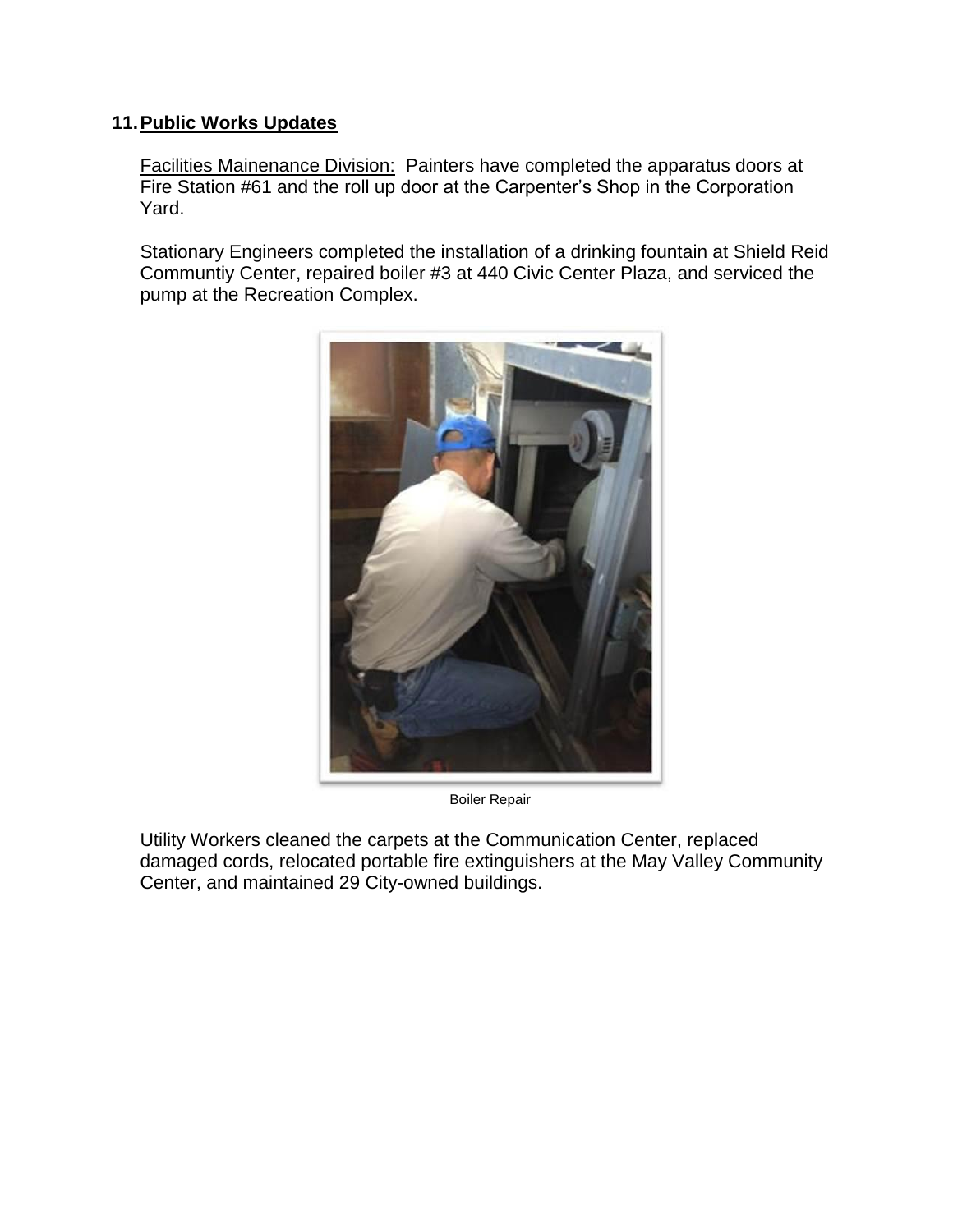

Cleaning at the Richmond Plunge

Electricians continued repairs to the Greenway path lighting between  $8<sup>th</sup>$  Street and Marina Way, fixed the pedistrian crossing at Robert H. Miller Drive, and repaired the timer for the Nicholl Park tennis courts.

Parks and Landscaping Division: Crews continued irrigation and soil replacement along the Richmond Parkway, continued with the rehabilitation of Shields Reid and Parchester Parks, weed whipped and trimmed the medians on Macdonald Avenue, weeded and trimmed on 52<sup>nd</sup> Street and Creely Avenue, weeded and trimmed Richmond Parkway medians between Macdonald and Hensley Avenues, and trimmed trees around Civic Center Plaza and on the Richmond Parkway near Hilltop.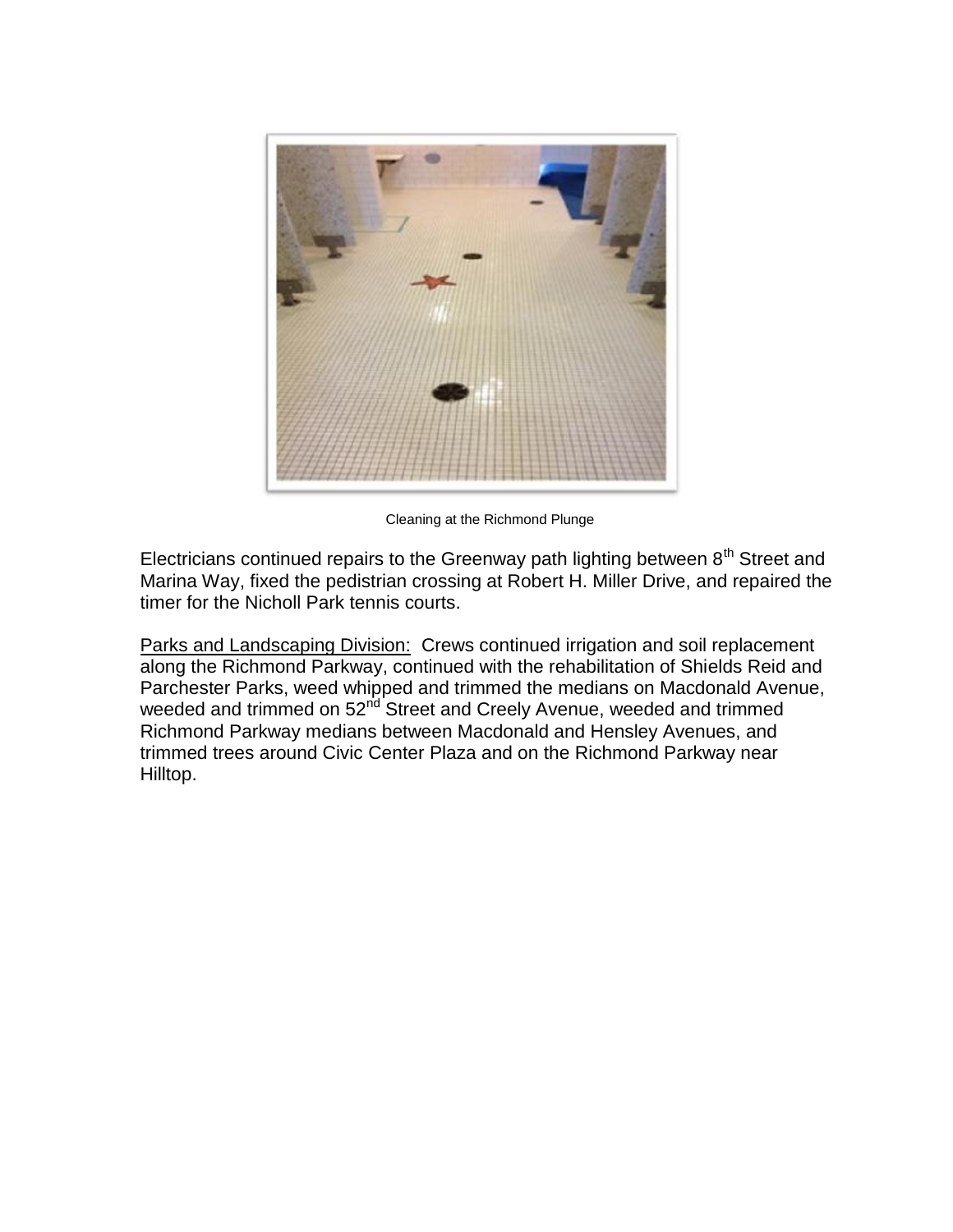

Median Work on Macdonald Avenue

Tree crews trimmed or cut trees on Key Boulevard, McLaughlin Street, Florida Avenue and San Pablo Avenue.



Tree Trimming on Richmond Parkway